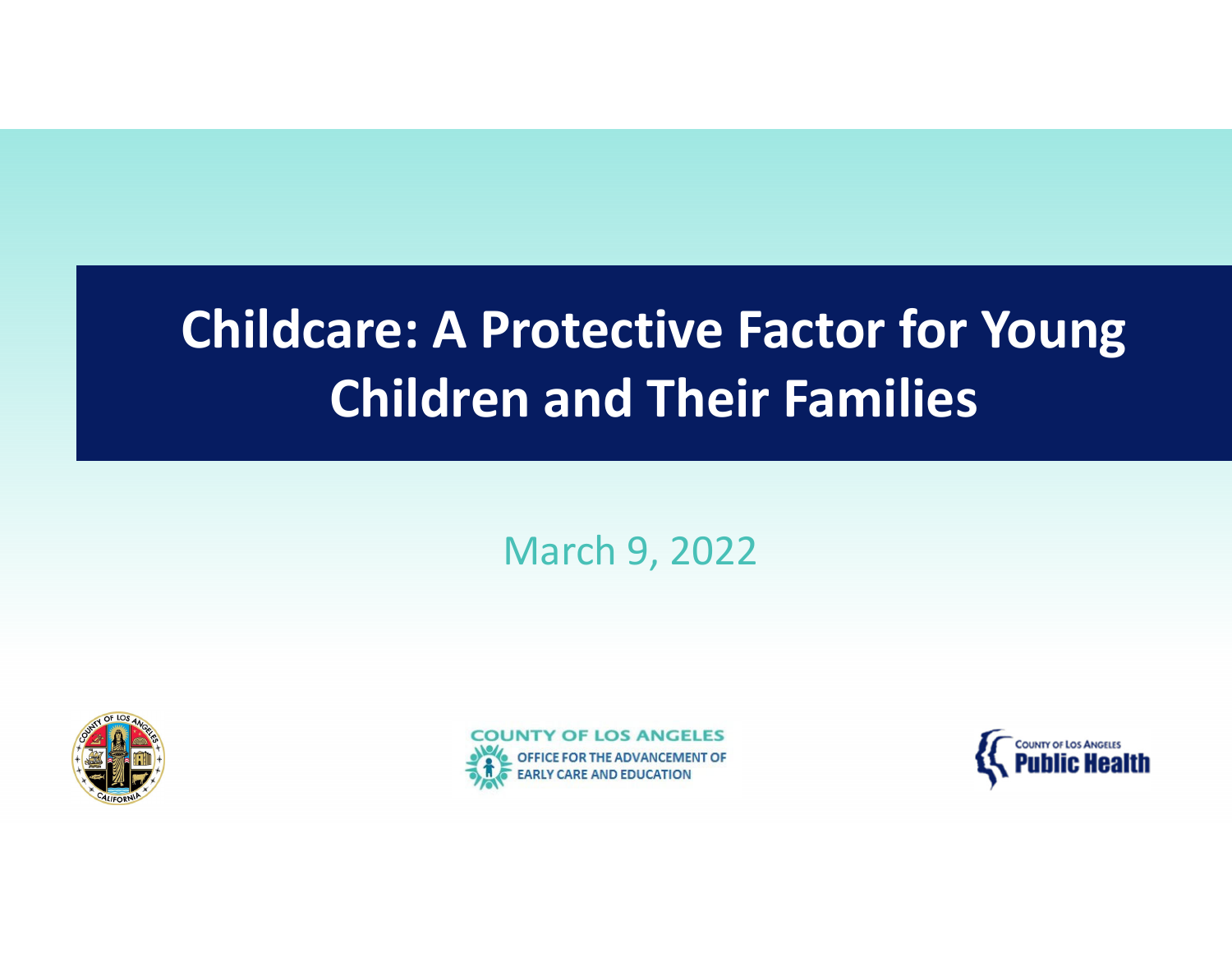## **OVERVIEW OF PRESENTATION**

- ■ Role of the Office for the Advancement for Early Care and Education
- $\blacksquare$ **E** Shared Vision and Mission
- H. Community Engagement
- Advancing Public Policy



OF LOS ANGELES

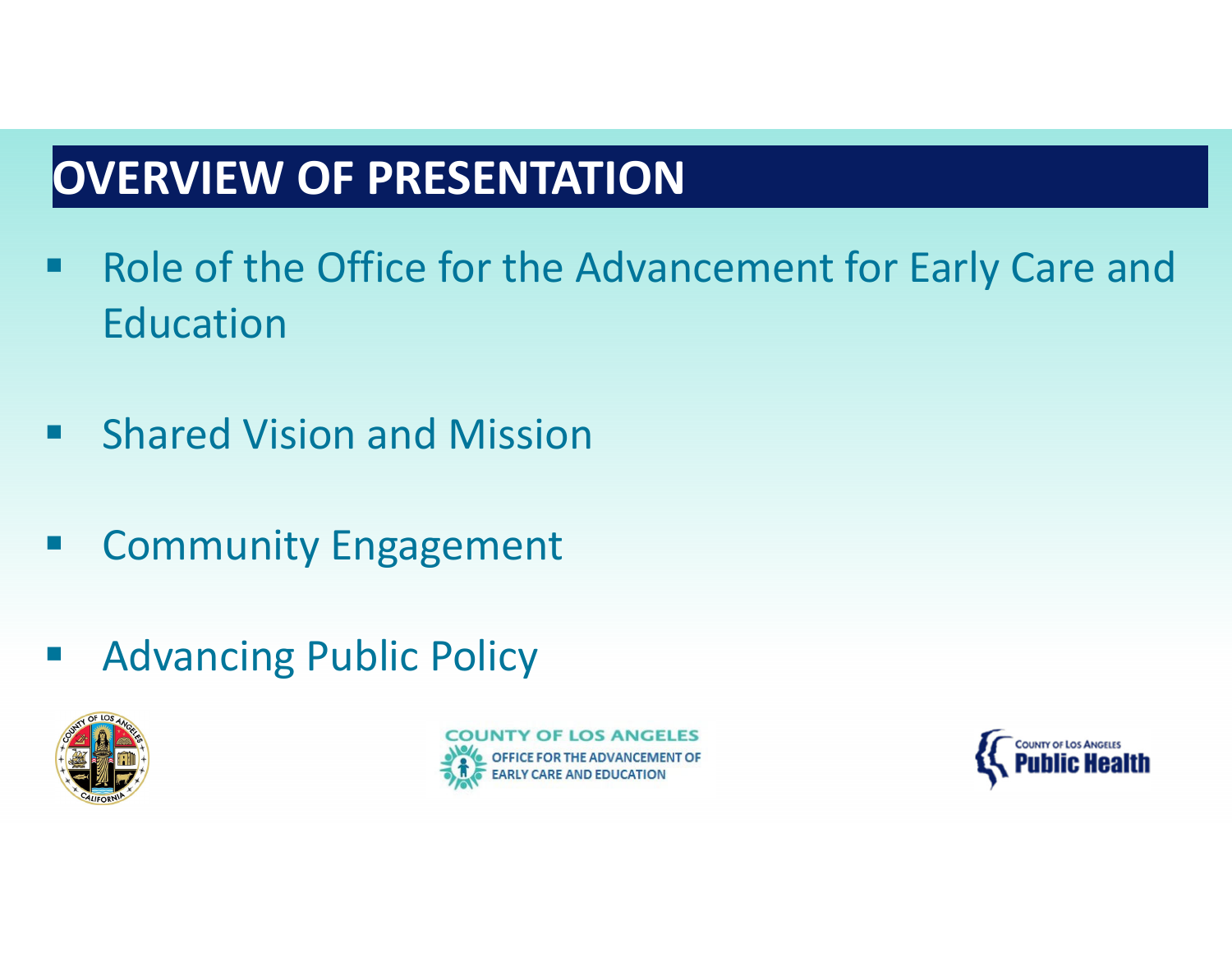## **ROLE OF THE OFFICE FOR THE ADVANCEMENT OF ECE**

- **EXTE:** Located within the Los Angeles County Department of Public Health
- **Staff two County bodies** 
	- □ Child Care Planning Committee
	- $\Box$ Policy Roundtable for Child Care and Development
- Advise the County Child Care and Development Employee Centers
- ■ Coordinate COVID-19 Resources





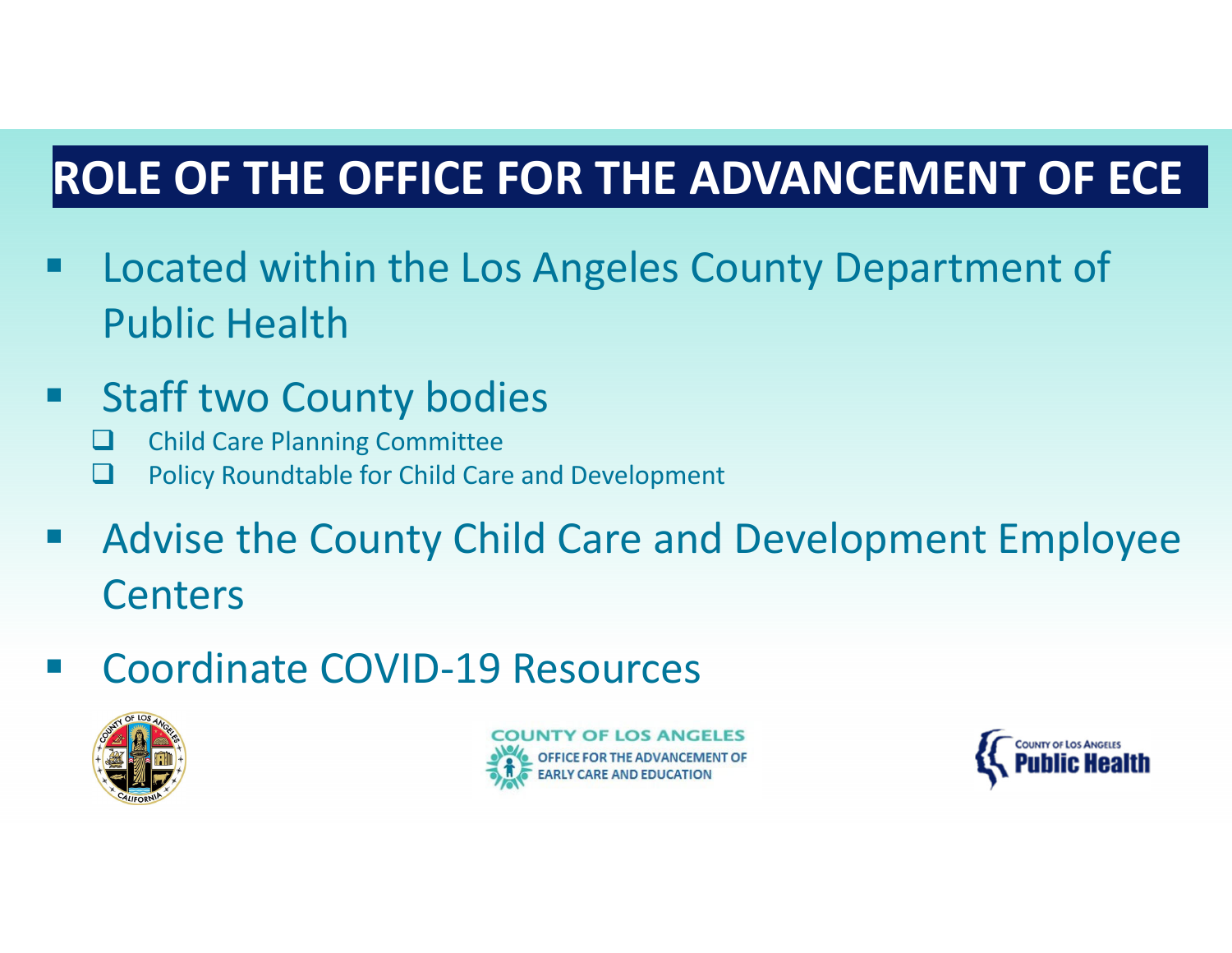## **VISION AND MISSION**

## **VISION STATEMENT**

*Children are healthy, thriving and have equitable opportunities to achieve optimal development and succeed in life.*

#### **MISSION STATEMENT**

*Lead, build and strengthen an affordable and high‐quality early care and education system for the children and families of Los Angeles County.*

County of Los Angeles - A Unified Strategic Plan for Early Care and Education 2020-2025. https://childcare.lacounty.gov/wpcontent/uploads/2021/05/OAECE‐Strategic‐Plan\_2020‐2025.pdf





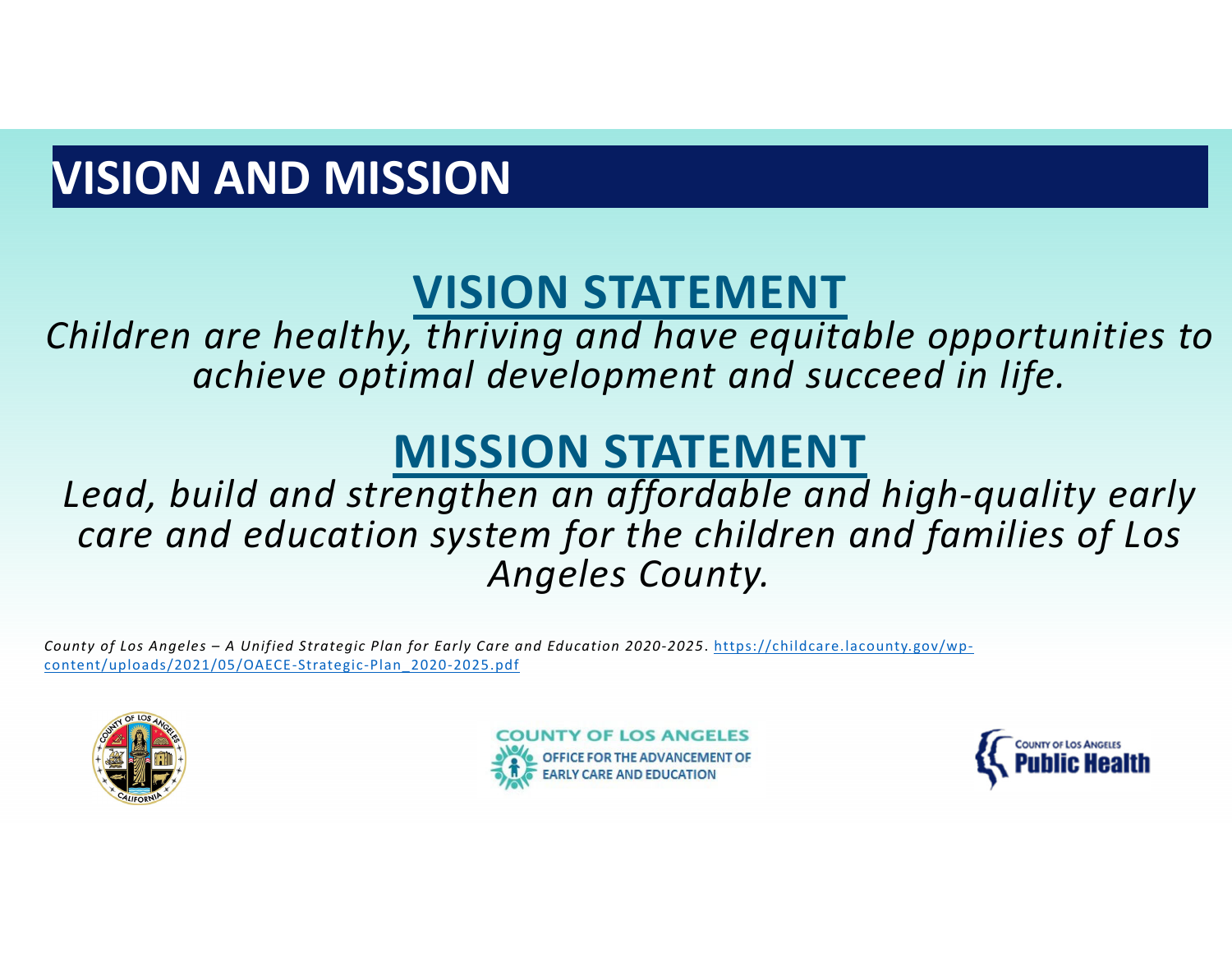## **STRATEGIC PRIORITIES**

**ACCESS** – Increase access for children birth to 5 years of age and out of school are for children thru 12 years old.

- **QUALITY** Strengthen the quality, especially for children most in need.
- **WORKFORCE** Improve their compensation and qualifications **FAMILIES & COMMUNITIES** – Increase engagement of parents, caregivers and communities





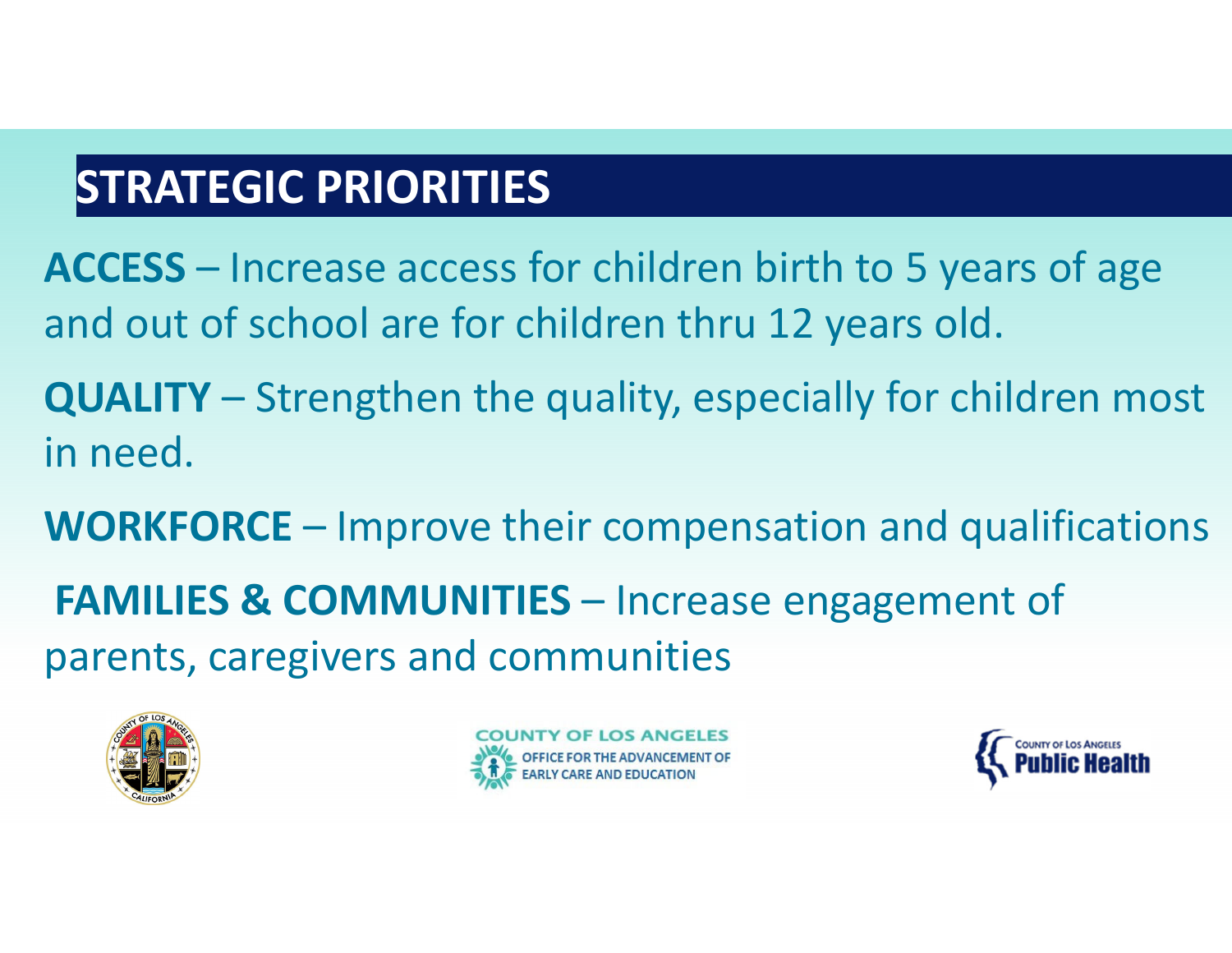#### **COMMUNITY ENGAGEMENT**

#### **Child Care Planning Committee**

- $\square$  50 members parents/consumers, early educators, community and public agency representatives, R&R, higher education, Board appointees
- $\Box$  Mandates/Deliverables needs assessment, priority setting for subsidized services, countywide comprehensive plan
- $\Box$  Other Activities Workforce Pathways LA, Universal Prekindergarten and the Mixed Delivery System



r and a strong strong part of the strong strong strong strong strong strong strong strong strong strong strong



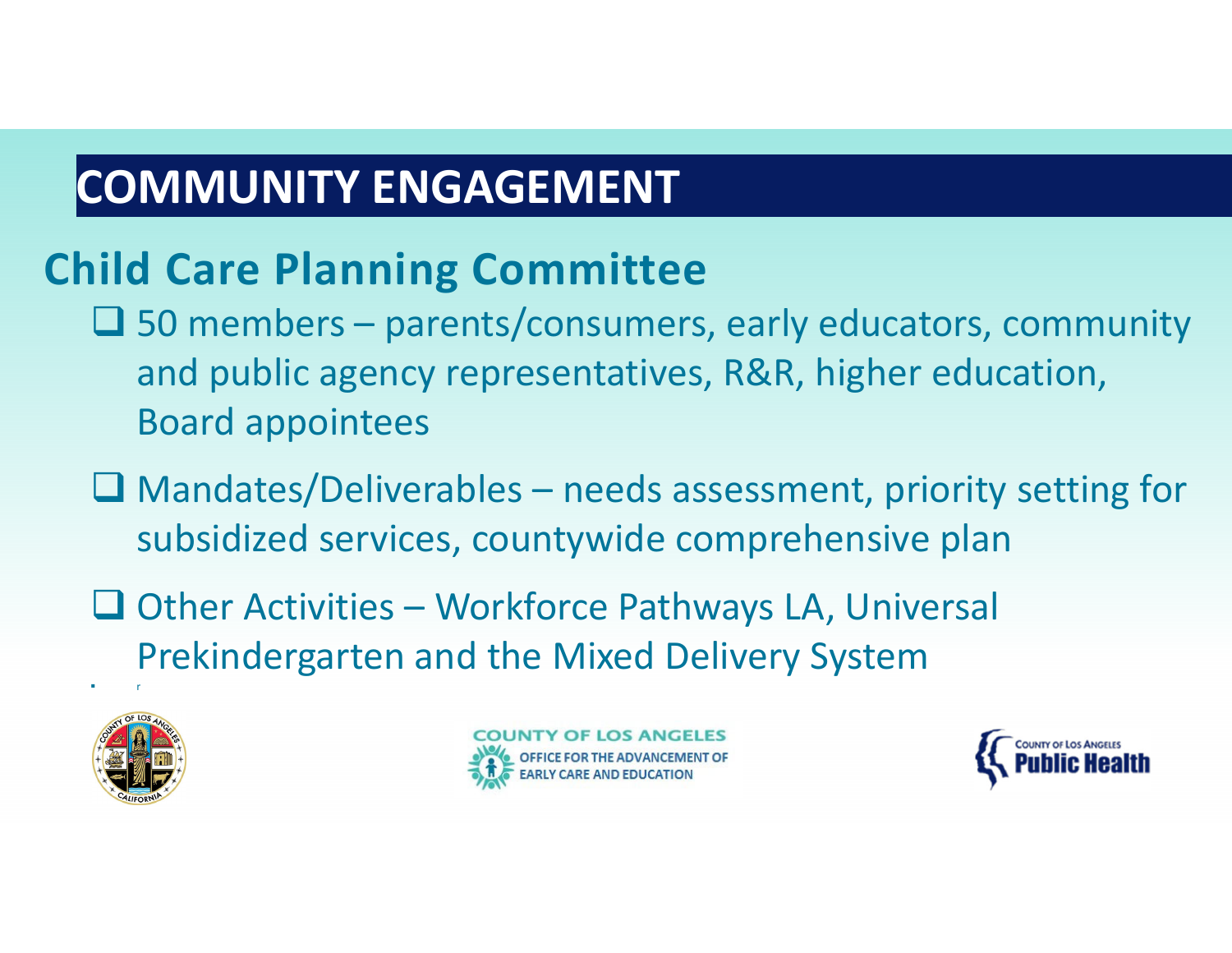## **COMMUNITY ENGAGEMENT**

#### **Workforce Pathways LA**

- □ Partnership with Quality Start LA (QSLA)
- $\square$  Comprehensive workforce development model that supports participants in their career pathways

#### **Q** Three components

- Licensing/health and safety
- $\checkmark$  Professional development, permits, and degrees
- Workforce systems improvement



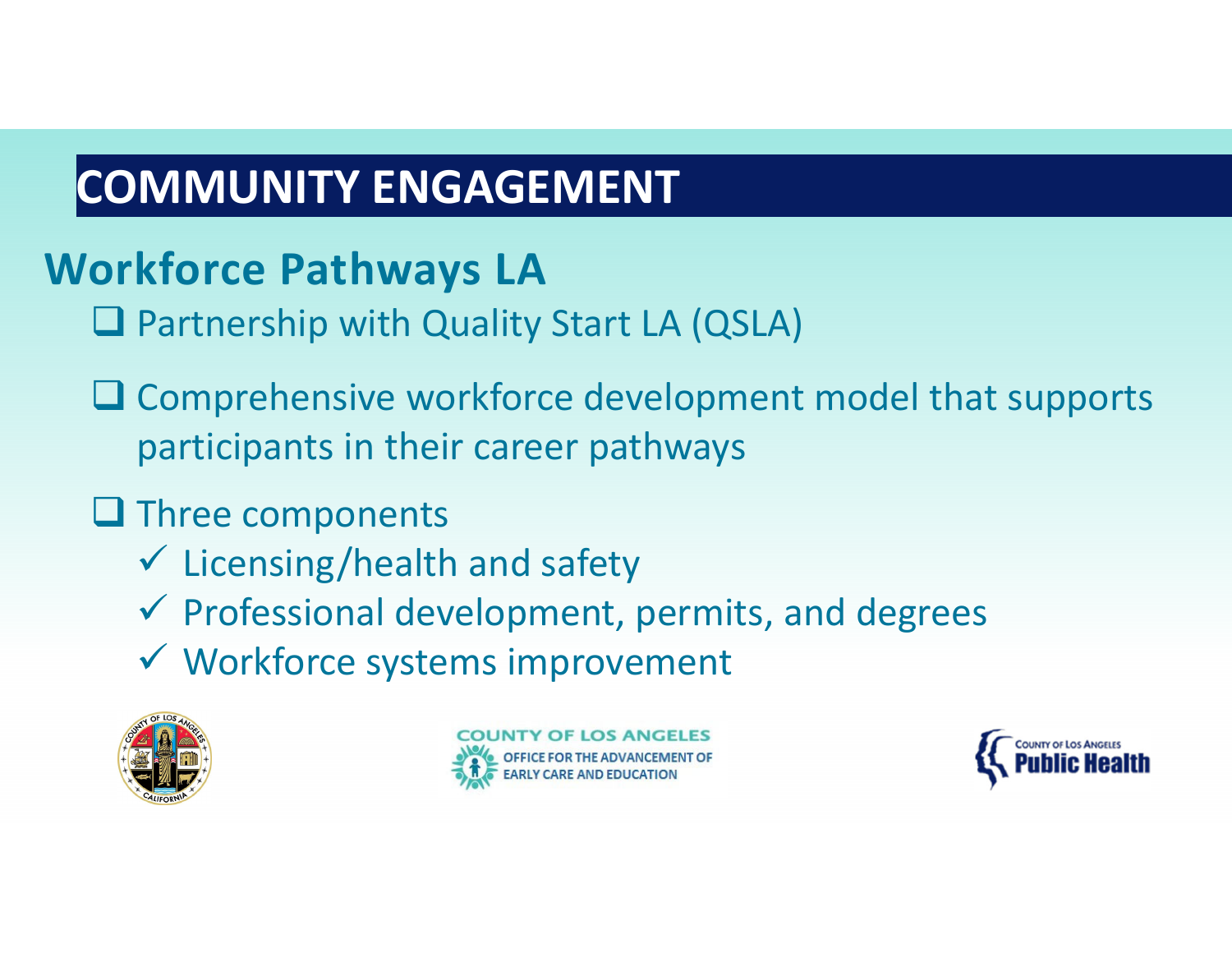#### **ADVANCING PUBLIC POLICY PRIORITIES**

#### **Policy Roundtable for Child Care and Development**

- $\Box$  25 Board appointees community leaders in early childhood, education, business, economics, and research and representatives of County departments (Child and Family Services, Mental Health, Probation, Public Health, Public Social Services, Parks and Recreation)
- **Q** Develop policy recommendations to elevate to Board of Supervisors, advising County departments on ECE programs, identifying strategies to secure, coordinate, and maximize funding for high quality services





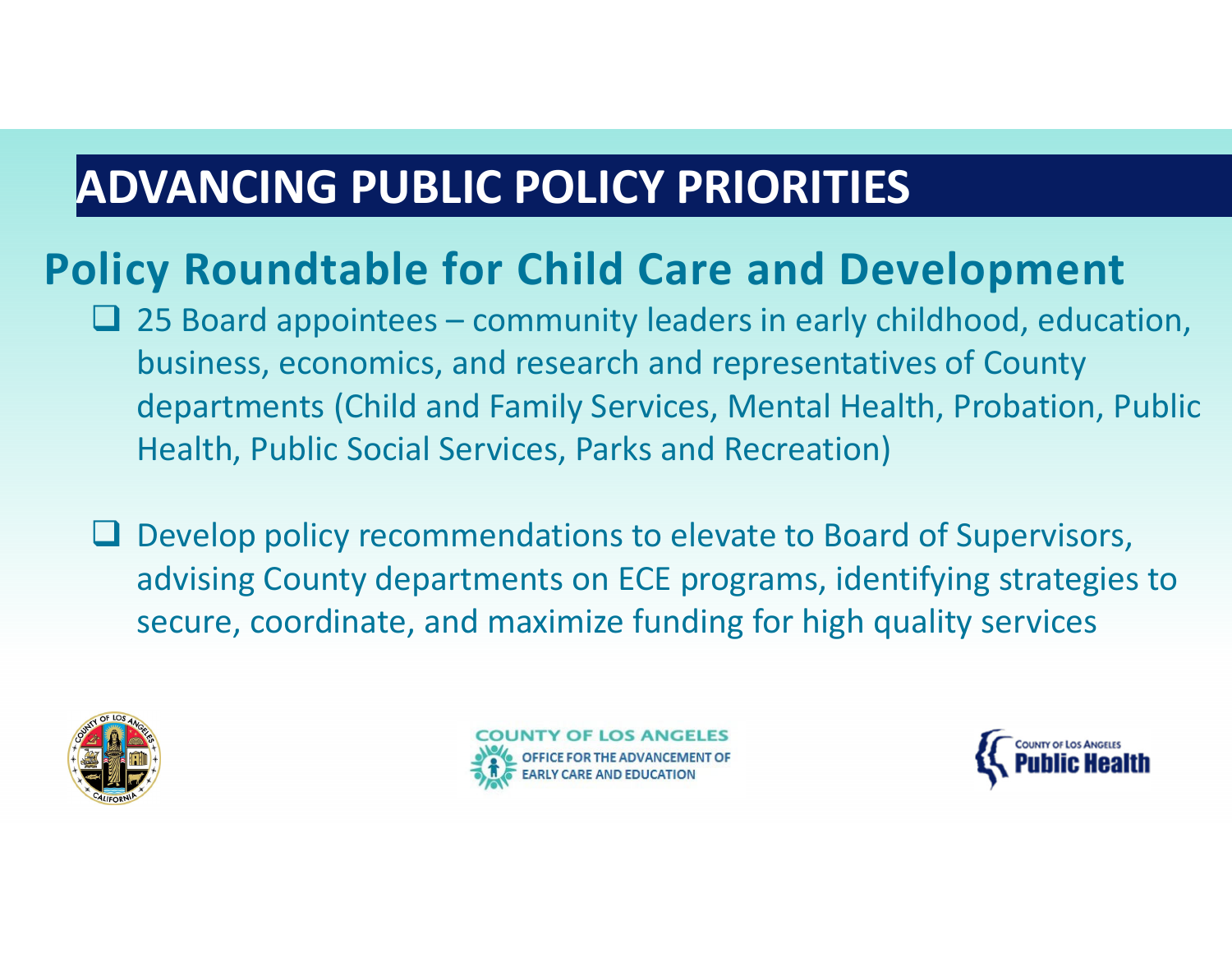#### **2022‐23 BUDGET PRIORITIES**

- 1) Extend COVID‐19 relief benefits through 10/31/23
- 2) Reinstate and increase workforce development funding
- 3) Restore funding for local child care and development planning councils





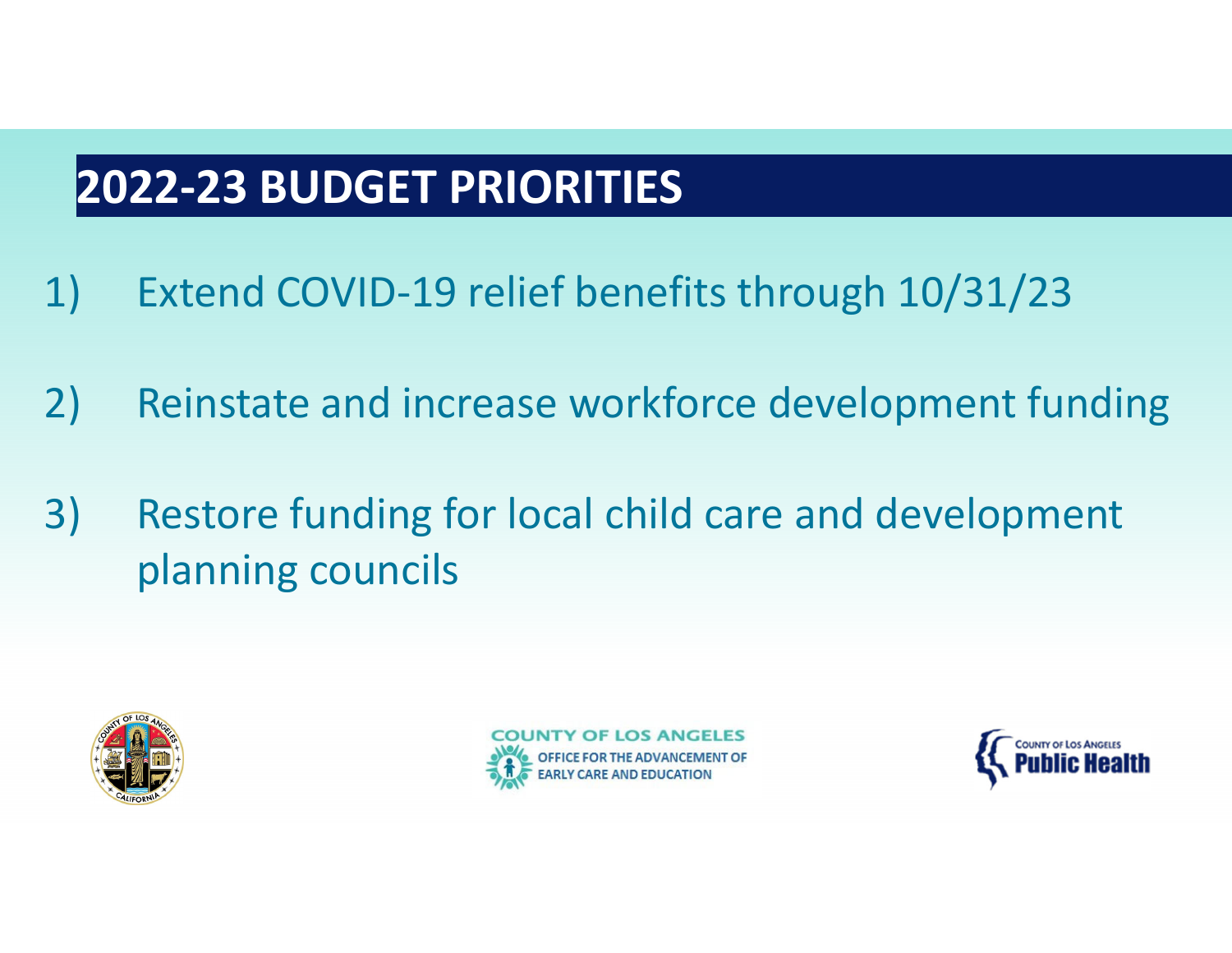#### **PURSUIT OF COUNTY ADVOCACY POSITION**

Ξ Emergency Child Care Bridge Program for Foster Children. A coalition of child welfare and child care organizations is requesting an augmentation of \$48.0 million in State funding to increase access to early care and education services for abused and neglected children across the State. Therefore, unless otherwise directed by the Board, consistent with existing policy and the County's prior support of <sup>a</sup> similar budget request, the Sacramento Advocates will support the State budget proposal to provide \$48 million to augment the Emergency Child Care Bridge Program for Foster Children and extend the statutory time‐limit on the use of child care vouchers.





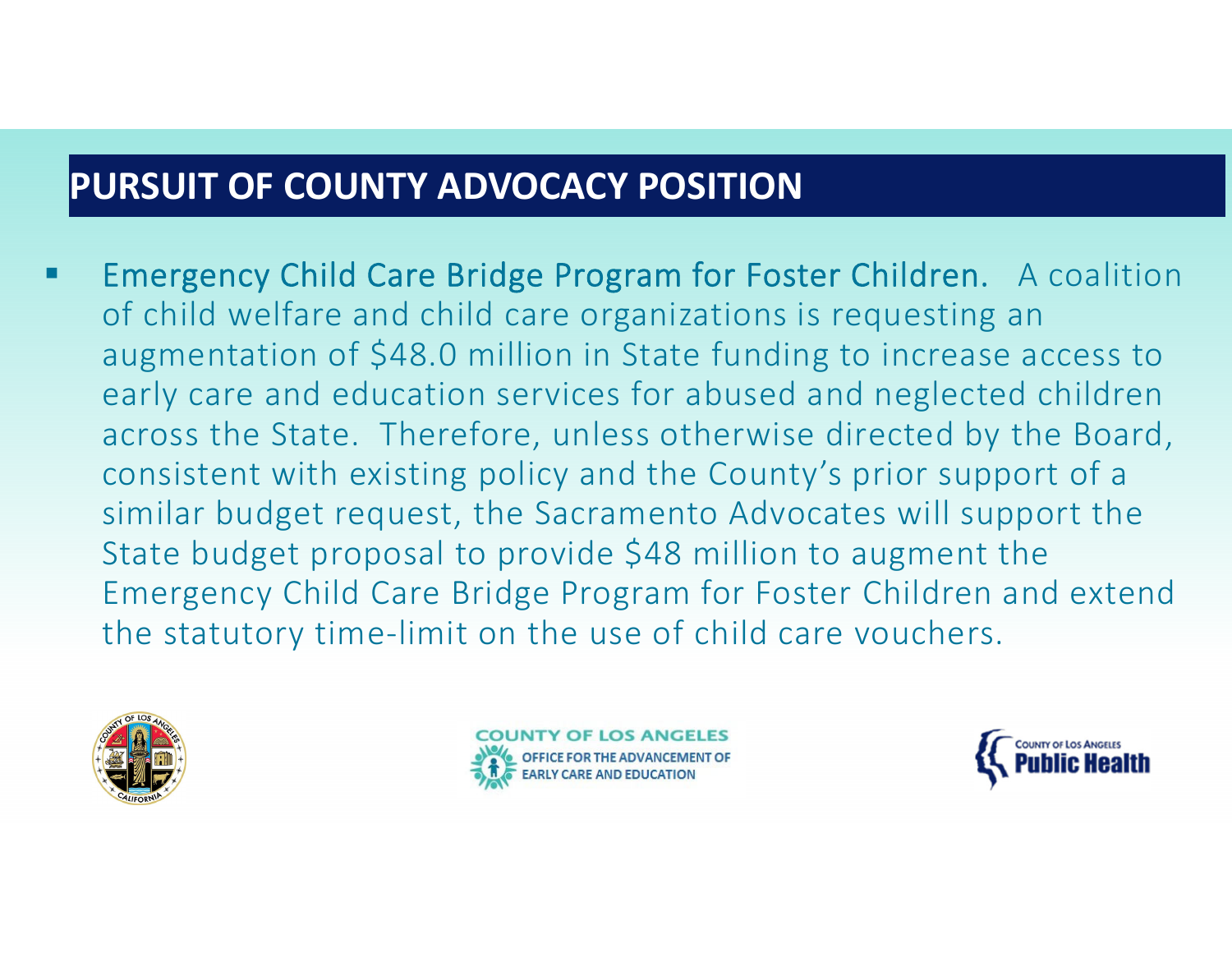#### **EARLY CARE AND EDUCATION RESOURCES**

#### Child Care Alliance of Los Angeles

- $\overline{O}$ https://www.ccala.net/
- $\Omega$ Find Child Care
- $\bigcirc$ Hyperlinks to each of Resource and Referral Agencies
- o Also administer Emergency Child Care Bridge Program
	- https://www.ccala.net/emergency‐child‐care‐bridge‐program/